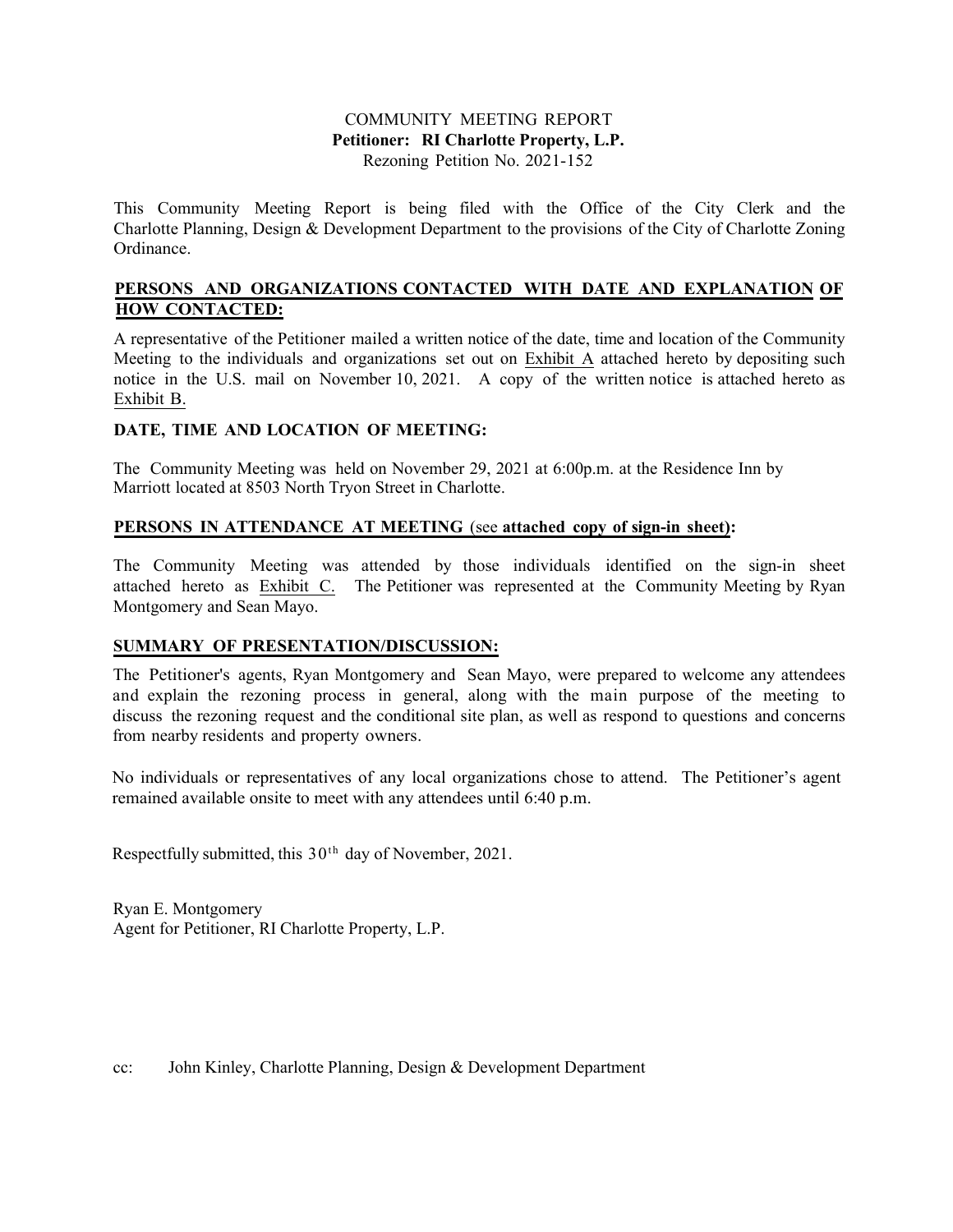## NOTICE TO INTERESTED PARTIES OF COMMUNITY MEETING

| Subject:                     | Community Meeting -- Rezoning Petition filed by RI Charlotte<br>Property, L.P. to revise current MUDD-O zoning to all for additional uses<br>including hotels, dormitories, and detached, triplex, quadraplex and<br>attached multifamily dwellings and mixed use buildings. |
|------------------------------|------------------------------------------------------------------------------------------------------------------------------------------------------------------------------------------------------------------------------------------------------------------------------|
| Date and Time<br>of Meeting: | November 29, 2021 - 6:00PM to 8:00PM                                                                                                                                                                                                                                         |
| Place of Meeting:            | Residence Inn by Marriott, 8503 North Tryon Street, Charlotte, NC 28262                                                                                                                                                                                                      |
| Petitioner:                  | RI Charlotte Property, L.P.                                                                                                                                                                                                                                                  |
| Petition No.:                | 2021-152                                                                                                                                                                                                                                                                     |

RI Charlotte Property, L.P. (the "Petitioner") in connection with a Rezoning Petition filed with the Charlotte Planning, Design & Development Department seeks to revise the existing MUDD-O zoning of an approximately 2.5 acre site (the "Site") located at 8503 North Tryon Street in Charlotte. The purpose of the rezoning revision is to allow for the additional uses including hotels, dormitories, and detached, triplex quadraplex and attached multifamily dwellings and mixed use buildings. It is the intention of the property to convert from an existing extended stay hotel to a multifamily apartment complex. This Rezoning Petition is solely related to the existing structures and surroundings and is in no way associated with any new development or external changes.

In accordance with the requirements of the City of Charlotte Zoning Ordinance, the Petitioner will hold a Community Meeting prior to the Public Hearing on this Rezoning Petition for the purpose of discussing this rezoning proposal with nearby property owners and organizations. The Charlotte Planning, Design and Development Department's records indicate that you are either a representative of a registered neighborhood organization or an owner of property that adjoins, is located across the street from, or is near the Site.

Accordingly, we give you notice that representatives of the Petitioner will hold a Community Meeting regarding this Rezoning Petition on November 29, 2021 at 6:00PM EST at the Residence Inn by Marriott located at 8503 North Tryon Street in Charlotte. Light refreshments will be served and the Petitioner's representatives look forward to sharing this rezoning proposal with you and to answering any questions you may have with respect to this Rezoning Petition.

In the meantime, should you have any questions or comments about this matter, please call Ryan Montgomery at 214-907-4035.

cc: Renee Johnson, Charlotte City Council Member, District 4

Date Mailed: 11/10/21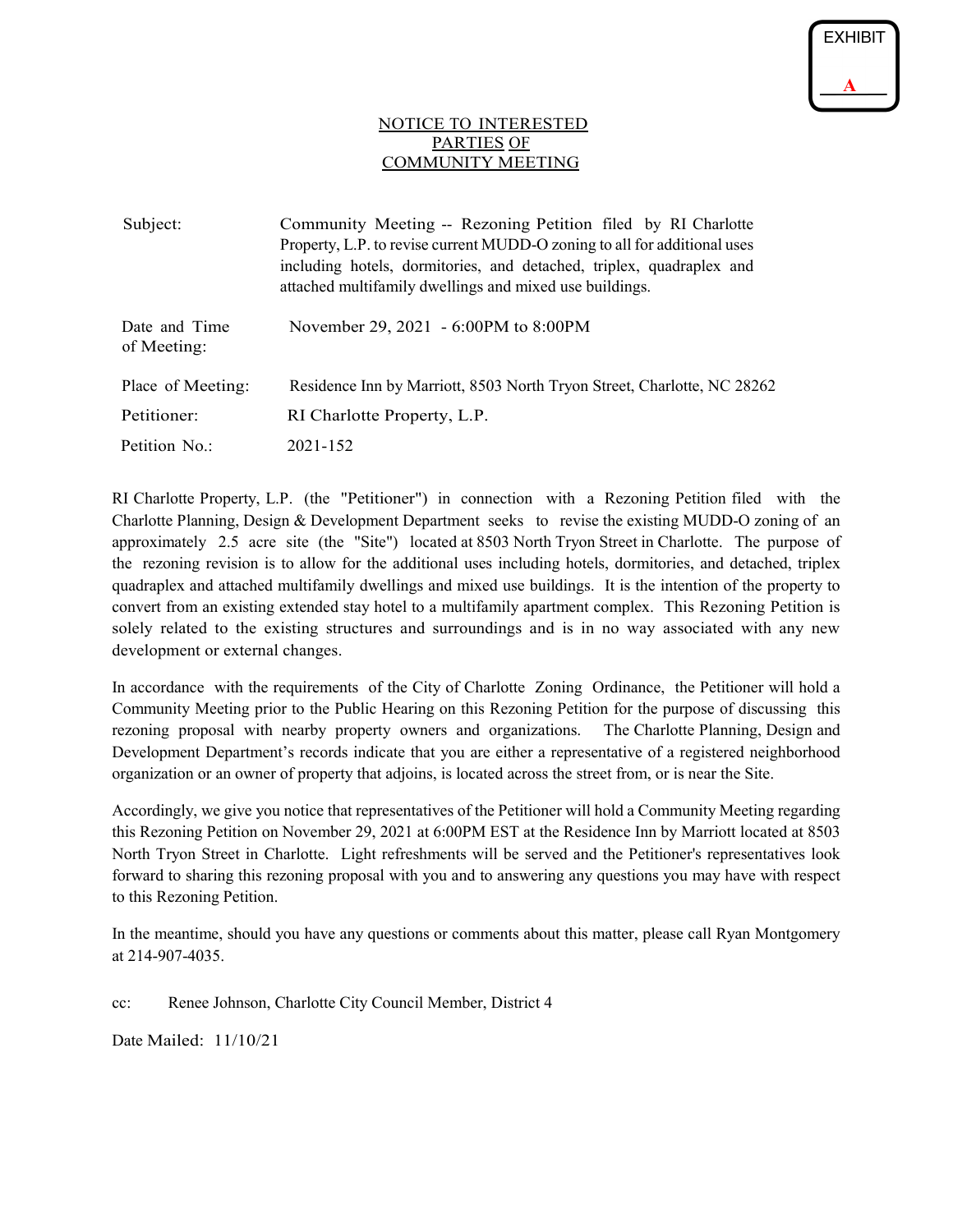## **B**

# PLEASE NOTE THERE ARE TWO MAILING LISTS YOU NEED TO USE. SEE BOTH TABS BELOW AND MAIL TO ALL NAMES LISTED. PLEASE CONTACT US WITH

| 2021-152 TAXPID |                   | <b>OWNERLASTN</b>                                   | <b>OWNERFIRST</b> | <b>COWNERFIRS COWNERLAST</b> |                                | <b>MAILADDR1</b>              | MAILADDR2 CITY |                  |                | <b>STATE ZIPCODE</b> |
|-----------------|-------------------|-----------------------------------------------------|-------------------|------------------------------|--------------------------------|-------------------------------|----------------|------------------|----------------|----------------------|
|                 | 2021-152 04721101 | IG BLACKMON LLC                                     |                   |                              |                                | 1650 MARYLAND AVE             |                | CHARLOTTE        | <b>NC</b>      | 28209                |
| 2021-152        | 04721104          | RI CHARLOTTE PROPERTY LP                            |                   |                              |                                | 13647 MONTFORT DR             |                | <b>DALLAS</b>    | <b>TX</b>      | 75240                |
| 2021-152        | 04721105          | TRYON 8525 LLC                                      |                   |                              | C/O SLEEP INN UNIVERSITY PLACE | 8525 N TRYON ST               |                | CHARLOTTE        | N <sub>C</sub> | 28262                |
| 2021-152        | 04721109          | <b>FALL INVESTMENTS LP</b>                          |                   |                              |                                | 6700 FAIRVIEW RD STE 300      |                | CHARLOTTE        | NC.            | 28210                |
|                 |                   | 2021-152 04721116 UPHIC ASSOCIATES LLC              |                   |                              |                                | EIGHT PENN CENTER 23RD FL     |                | PHILADELPHIA     | PA             | 19103                |
|                 |                   | 2021-152 04721119A TERRA HOSPITALITY - GIANT II LLC |                   |                              |                                | PO BOX 56607                  |                | <b>ATLANTA</b>   | GA             | 30343                |
| 2021-152        |                   | 04721119B 8419 N TRYON CHARLOTTE LLC                |                   |                              | C/O CAPSTONE DEVELOPMENT LLC   | <b>PO BOX 56607</b>           |                | ATI ANTA         | GA             | 30343                |
|                 | 2021-152 04721120 | ATAPCO UEP INC                                      |                   | <b>ESTATE</b>                | C/O AMERICAN TRADING REAL      | 8307 UNIVERSITY EXEC PARK DR  | <b>STE 200</b> | CHARLOTTE        | NC.            | 28262                |
|                 | 2021-152 04721121 | VILLAGE OAKS PROPERTIES                             |                   |                              |                                | 1230 W MORFHEAD ST STF 402    |                | CHARLOTTE        | NC.            | 28208                |
|                 | 2021-152 04721122 | ATAPCO UFP INC.                                     |                   | <b>ESTATE</b>                | C/O AMERICAN TRADING REAL      | 8307 UNIVERSITY EXEC PARK DR  | <b>STE 200</b> | CHARLOTTE        | N <sub>C</sub> | 28262                |
| 2021-152        | 04721126          | HAMILTON INVESTMENT PROPERTIES I LLC                |                   |                              |                                | 100 N MAIN STREET             |                | WINSTON SALEM NC |                | 27701                |
| 2021-152        | 04933101          | NEW MORNING PARTNERS LLC                            |                   |                              |                                | 1111 METROPOLITAN AVE STE 700 |                | CHARLOTTE        | NC.            | 28204                |
| 2021-152        | 04933602          | CITY OF CHARLOTTE                                   |                   |                              |                                | <b>600 E FOURTH ST</b>        |                | CHARLOTTE        | NC.            | 28202                |
| 2021-152        | 04933606          | 8600 CHARLOTTE PROPERTIES LLC                       |                   |                              |                                | 300 WILMOT RD                 |                | DEERFIELD        | ш              | 60015                |
| 2021-152        | 04933607          | FD SPECIAL OPPORTUNITIES V LLC                      |                   |                              | ED GP INVESTMENT LLC.          | 325 DONALD LYNCH BLVD STE 200 |                | MARLBOROUGH      | MA             | 01752                |

#### **Additional Mailings:**

John Kinley, Project Manager 600 East 4th Street - 8th Floor Charlotte, NC 28202

Council Member Renee Johnson City of Charlotte 600 E. Fourth St Charlotte, NC 28202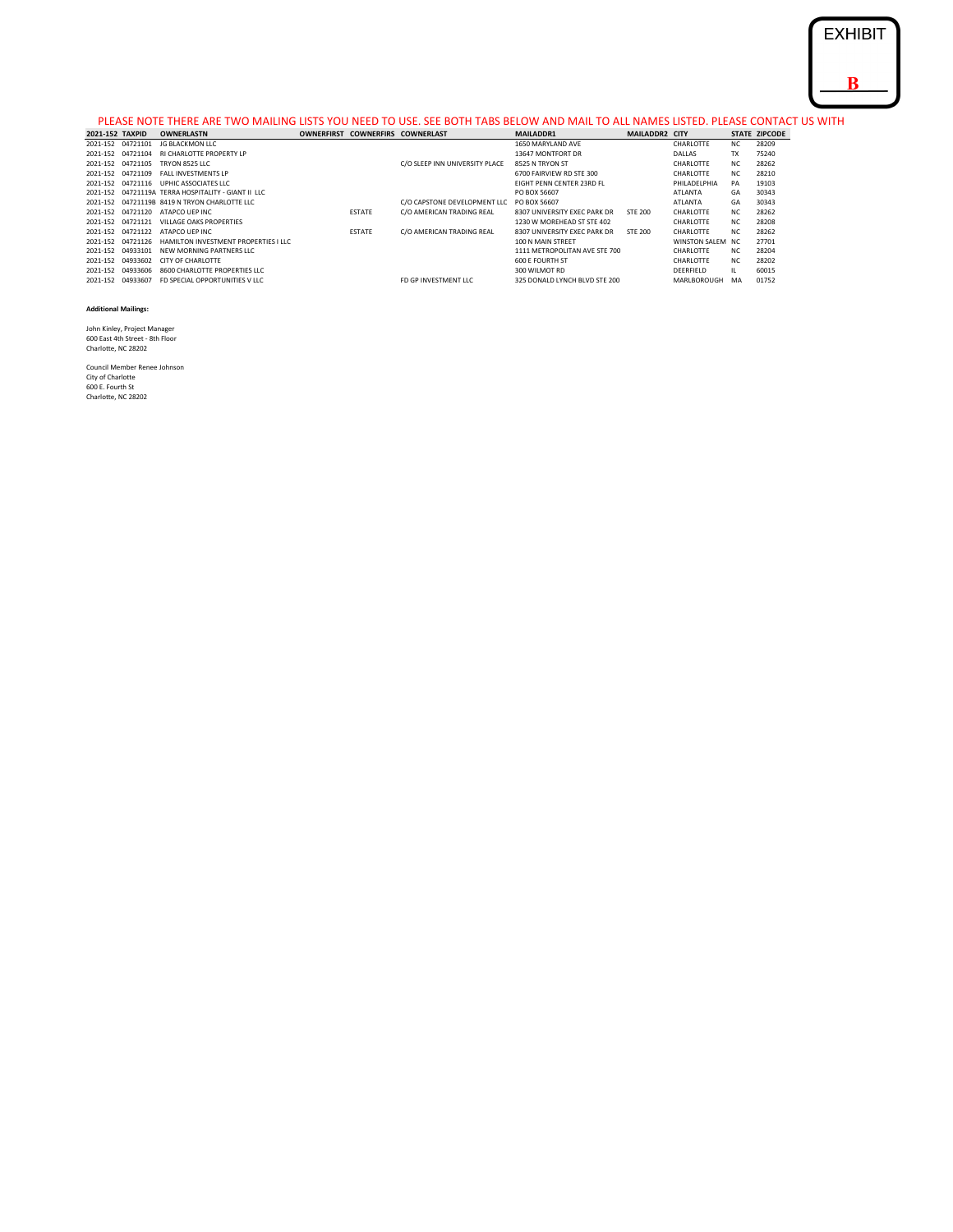#### PLEASE NOTE THERE ARE TWO MAILING LISTS YOU NEED TO USE. SEE BOTH TABS BELOW AND MAIL TO ALL NAMES LISTED.

| 2021-152 | <b>ORGANIZATION NAME</b>                              | FIRST NAME LAST NAME |            | <b>STREET ADDRESS</b>     | <b>UNIT NUM</b>    | <b>CITY</b>  | <b>STATE</b> | <b>ZIP</b> |
|----------|-------------------------------------------------------|----------------------|------------|---------------------------|--------------------|--------------|--------------|------------|
|          | 2021-152 Back Creek Chase Homeowners Association      | Selina               | Stewart    | 8640 University City Blyd | A3#101             | Charlotte NC |              | 28213      |
|          | 2021-152 Back Creek II Homeowners Association         | Felicia              | Thompkins  | 8640 University City Bv   | Suite A-3, PMB 215 | Charlotte NC |              | 28213      |
|          | 2021-152 Back Creek II Homeowners Association         | Gregory A.           | Phipps     | 8640 University City By   | Suite A-3, PMB 215 | Charlotte NC |              | 28213      |
|          | 2021-152 Bennington Place Homeowners Association Inc. | D.                   | Flynt      | 8551 N Tryon St           |                    | Charlotte NC |              | 28262      |
|          | 2021-152 Brookside Lane Business Watch                | Barry                | Gemberling | 217 Brookside Lane        |                    | Charlotte NC |              | 28221      |
|          | 2021-152 Castle Gardens                               | Dave A.              | Parker     | 8800 N Trvon St           |                    | Charlotte NC |              | 28262      |
|          | 2021-152 Catawba Colony Community Association         | Jan                  | Slaven     | 8800 N Trvon St           |                    | Charlotte NC |              | 28262      |
|          | 2021-152 Gold Star Management Ltd                     | David D.             | Jordon     | 9041 J M Kevnes Dr        | Unit 3             | Charlotte NC |              | 28262      |
|          | 2021-152 Lakeshore Village                            | Nakisha              | Hall       | 9039 J M Keynes Drive     | 12                 | Charlotte NC |              | 28262      |
|          | 2021-152 Lakeshore Village Condominiums               | Pamela               | Isacks     | 9029 J M Keynes           |                    | Charlotte NC |              | 28262      |
|          | 2021-152 Shady Hills Community Association            | Elliott              | Glover     | 808 Carolyn Ln            |                    | Charlotte NC |              | 28213      |
|          | 2021-152 UCITY Family Zone                            | Darlene              | Heater     | 8801 JM Keynes Drive      |                    | Charlotte NC |              | 28262      |
|          | 2021-152 University Center                            | Robert               | Mcelhanev  | 6107 Lewis St             | 7109               | Charlotte NC |              | 28262      |
|          | 2021-152 University City Partners                     | Darlene              | Heater     | 8801 JM Kevnes Drive      |                    | Charlotte NC |              | 28262      |